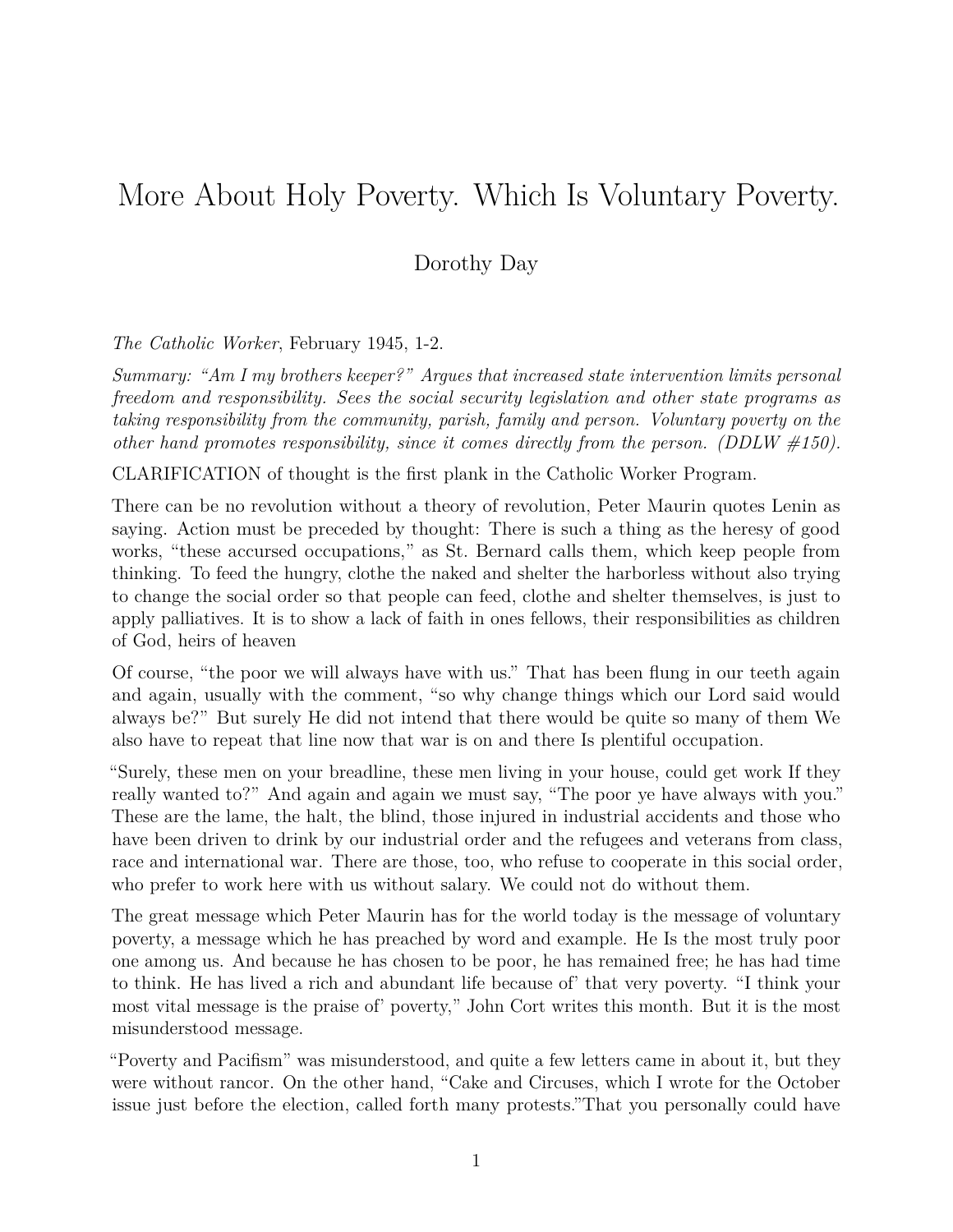had part in it or sanctioned it, I cannot believe," one reader writes. "That the CATHOLIC WORKER should have been the instrumentality of its dissemination troubles me-how deep you will divine from the fact that I write you now and in so profoundly disturbed a mood, even after the passing of so many months." (This letter came in February.)

To answer this letter I shall have to reprint most of' it, and then, of course, my answer will not satisfy.

"That mothers of six children can 'go on a binge of department store buying, movies and cigarettes, candies and radio, an even sometimes a car,' all on one hundred and eighty dollars month, strikes me as ridiculous, certainly the six children and their mother will not live very long 'If they just do without the necessities,' and the limits of 'running up debts' are not very remote, surely. From the former heads of the A.M.A. (does he mean the American Manufacturers' Association?) such matter would not seem strange, but it is almost unthinkable coming from a group concerned with the welfare of the poor and disadvantaged. But I find equal cause for concern, the nature of, the CATHOLIC WORKER considered, in the fact that this editorial should have been published on the very eve of the presidential election and that in it the CATHOLIC WORKER should have written that Mr. Roosevelt would be elected by the votes of 'millions who are bought and paid for.'

"Frankly, I cannot conceive that the bitterest partisanship could have stooped much lower. To print such an editorial under the caption of 'Comments on the news in the light of faith,' is to be guilty of sacrilege to write of it as done in the light of the 'folly of the cross' is blasphemy."

This is a comparatively mild letter compared to another received from a priest whose mother raised a large family and who is now receiving money from the three sons who are away at war.

First of all, let me apologize for the brevity of the editorial, which surely should have been clarified and treated at much greater length. It is no wonder that people misunderstand, and it is no wonder that such brevity, such shortness, sounds arrogant, and uncharitable. We owe it to our kind and charitable readers to try to explain at greater length what in our stupidity, and presumption we wrote so briefly.

In the first place, it shocks US that so many do not understand those basic principles of personalism, personal responsibility and voluntary poverty which have for the past twelve years been emphasized monthly in the CATHOLIC WORKER, and in the lives of those who have worked in our thirty-two houses and ten farms. (Now there are ten houses and ten farms.)

I will try to explain. Samuel Johnson said that a pensioner was a slave of the state. That is his definition in his famous dictionary. Of coarse, he himself was glad of his pension, human nature being what it is, and poverty being hard as it is.

We believe that social security legislation, now balled as a great victory for the poor and for the worker, is a great defeat for Christianity. It is an acceptance of the idea of force and compulsion. It is an acceptance of Cain's statement, on the part of the employer. "Am I my brother's keeper?" Since the employer can never be trusted to give a family wage, nor take care of the worker as he takes care of his machine when it is idle, the state must enter in and compel help on his part. Of course, economists say that business cannot afford to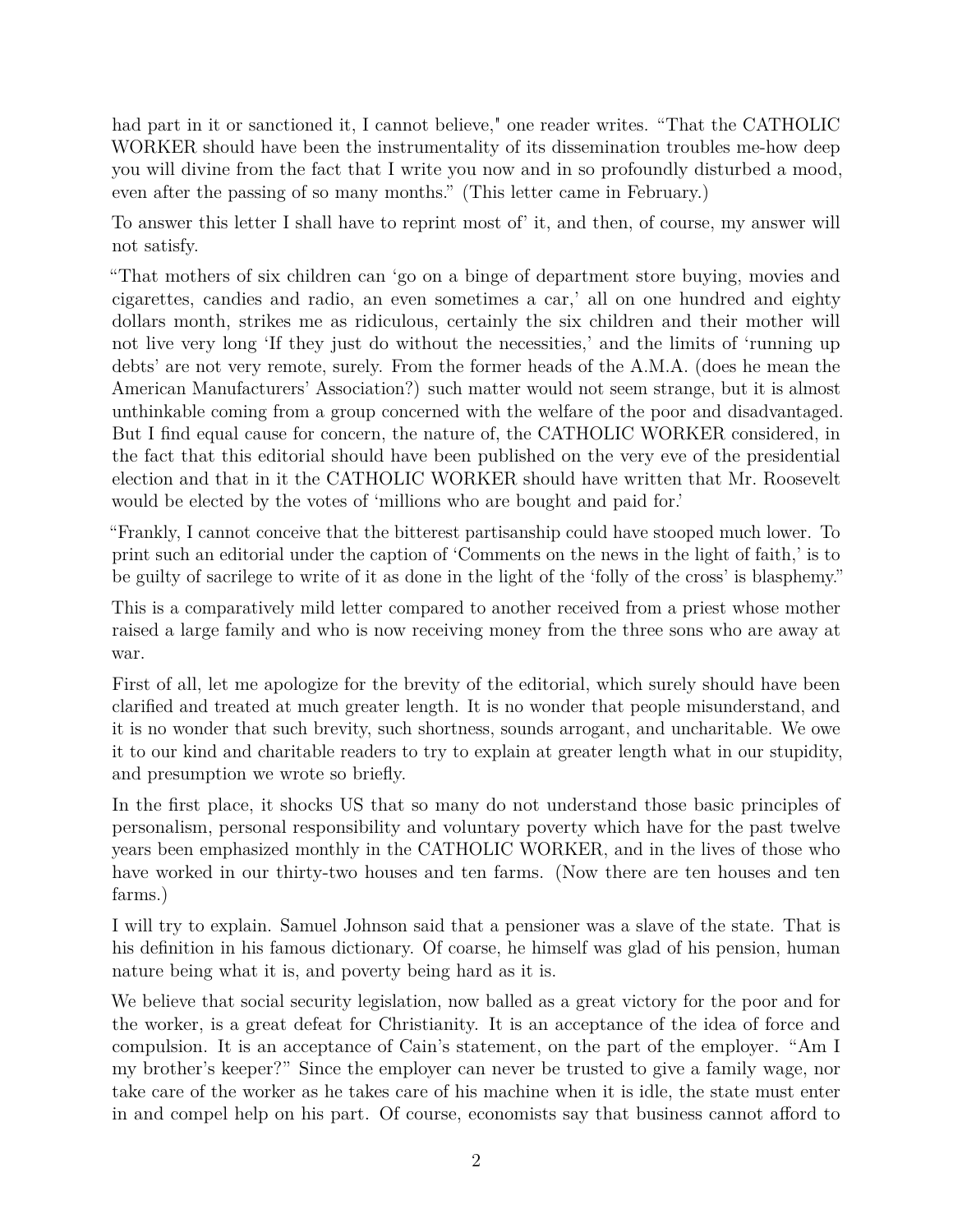act on Christian principles. It is impractical, uneconomic. But it is generally coming to be accepted that such a degree of centralization as ours is impractical, and that there must be decentralization. In other words, business has made a mess of things, and the state has had to enter in to rescue the worker from starvation.

Of course, Pope Pius XI said that, when such a crisis came about, in unemployment, fire, flood, earthquake, etc., the state had to enter in and help.

But we in our generation have more and more come to consider the state as bountiful Uncle Sam. "Uncle Sam will take care of it all. The race question, the labor question, the unemployment question." We will all be registered and tabulated and employed or put on a dole, and shunted from clinic to birth control clinic. "What right have people who have no work to have a baby?" How many poor Catholic mothers heard that during those grim years before the war!

Of course, it is the very circumstances of our lives that lead us to write as we do. We see these ideas worked out all around us. We see the result of this way of thinking on all sides. We live with the poor, we are of the poor. We know their virtues and their vices. We know their generosities and their extravagances. Their very generosity makes them extravagant and improvident.

Please do not think we are blaming the poor when we talk so frankly about their failings, which they, too, will acknowledge. They do not want people to be sentimental about them. They do not want people to idealize them. I think they realize pretty well that they are but dust, and one of our jobs, too, is to make them realize that they are also a little less than the angels.

We are not being uncharitable to them when we talk about a binge or department store buying. Did I say that? What I meant was installment-plan buying. Who do we blame for such installment-plan buying, for the movies, cigarettes, radio, magazines, or all the trash, the worthless trash with which they try to comfort their poor hard lives. We do not blame them, God knows. We blame the advertising men, the household loan companies, the cheap stores, the radio, the movies.

The people are seduced, robbed, stupefied, drugged and demoralized daily. They are robbed just as surely as though those flat pocketbooks of those shabby mothers were pilfered of the pennies, dimes and nickels by sneak thieves.

The people say proudly, "We got it coming to us. We pay taxes, this ain't charity. It's justice." And they hug their sweets, their liquor, their movies, their radio, their dissipations to them, in a vain endeavor to find forgetfulness of the cold and ugliness, the leaking plumbing, the cold water, the lack of coal, the ugly housing, the hideous job, or if they are housewives who stay at home, from the wet diapers, the smelly clothes and beds, the shoddy mattresses and blankets and furniture that the children break to pieces, the crowded quarters where the poor mothers' heads reverberate with the din of the not too healthy children.

Yes, they pay taxes, and It is the city and the state and the federal government that is robbing them and pilfering them, too, They are taxed for every bite they eat, every shoddy rag they put on. They are taxed on their jobs, there are deductions for this and that, there are the war bonds, eighteen dollars for a twenty-five dollar war bond, paid on the installment plan. And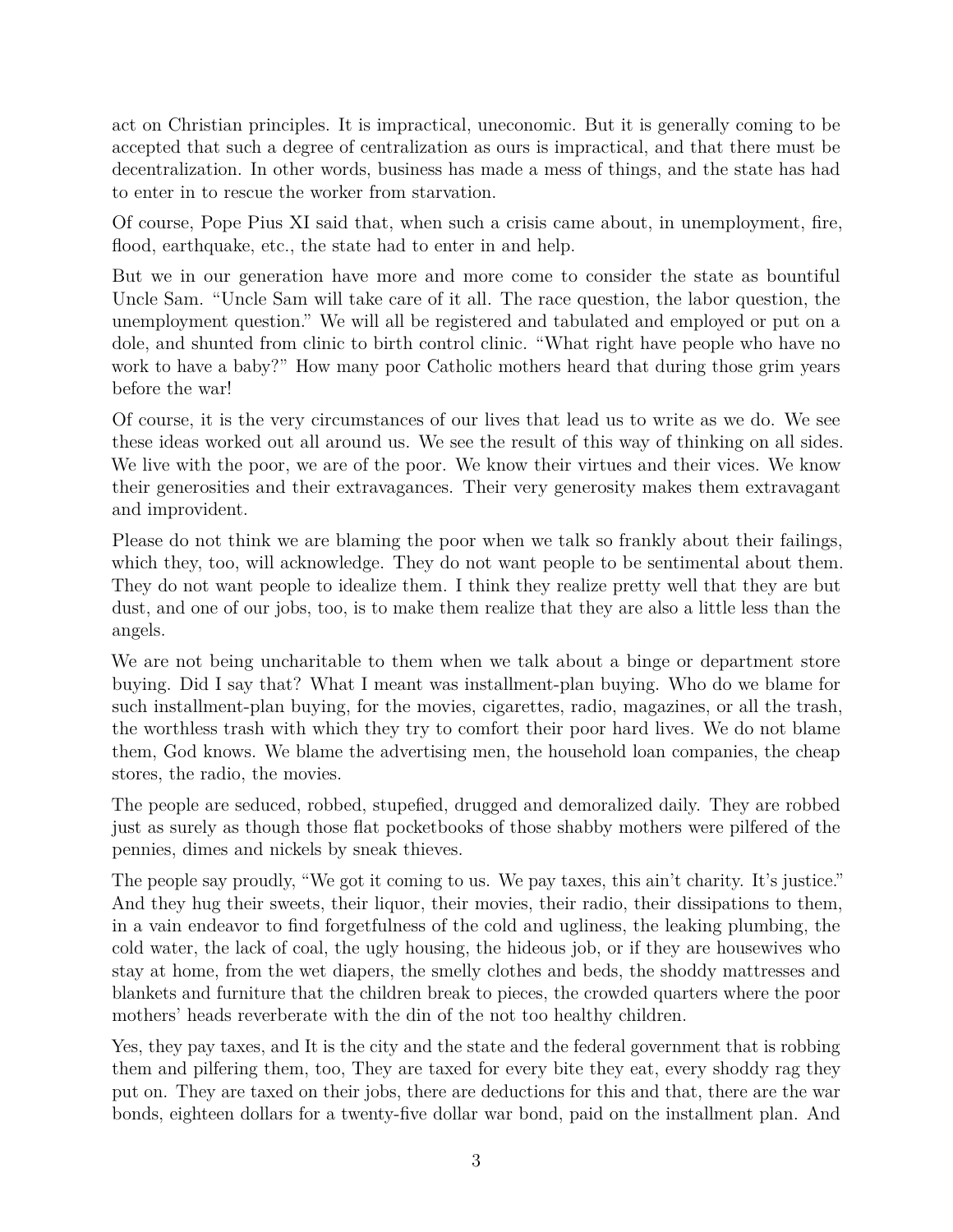they are not only being taxed, but they are being seduced. Their virtue is being drained from them. They are made into war profiteers, they are forced into the position of usurers. The whole nation, every man woman and child, is forced to become a profiteer-hideous word-in this war.

Some of our readers wrote indignantly, "Do you think \$180 is exorbitant for the government to pay? They should be paying much more. I do not see how they can live on that, prices being what they are."

What I tried to say was that that puny, insignificant \$180 which looms tremendous in the minds of the poor, was not enough for essentials. Could they rent a decent house to live in? Or could they buy a house? Pope Pius said that as many of the workers as possible should become owners. Is there any chance to become an owner on a hundred and eighty dollars a month?

Peter Maurin likes to talk about the treason of the intellectuals. With the expose of waste and inefficiency on the part of government, of graft and the spoils system ("You take this job in return for the help you gave me in getting elected") I should say that not only advertising men, not only the manufacturer robs and cheats the poor, but also the government. How quickly graft and scandals are forgotten! In Russia graft, corruption and waste in government circles are considered treason, and men have paid for it with their lives. And our Catholic employers and politicians speak at Communion breakfasts, and as long as they prosper they are held in honor; as long as they are in power they are respected. They go to Communion, they go to Mass. You must not judge them. If you speak ill of them, you are being uncharitable.

Yes, the poor have been robbed of the good material things of life, and when they asked for bread, they have been given a stone. They have been robbed of a philosophy of labor. They have been betrayed by their teachers and their political leaders. They have been robbed of their skills and made tenders of the machine. They cannot cook; they have been given the can. They cannot spin or weave or sew-they are urged to go to Klein's and get a dress for four ninety-eight.

Bought and paid for? Yes, bought and paid for by their own most generous feelings of gratitude. Of course, they feel grateful. In spite of their talk about taxes and justice, they are grateful to the good, kind government that takes care of them. St. Teresa said that she was of so grateful a temperament she could be bought with a sardine. St. Ignites said that love is an exchange of gifts. The government gives its paternal care and the people give their support to that particular governing body. Naturally they do not want change.

But who is to take care of them if the government does not7 That is a question in a day when all are turning to the state, and when people are asking, "Am I my brother's keeper?" Certainly we all should know that it is not the province of the government to practice the works of mercy, or go in for insurance. Smaller bodies, decentralized groups, should be caring for all such needs.

The first unit of society is the family. The family should look after its own and, in addition, as the early fathers said, "every home should have a Christ room in it, so that hospitality may be practiced." "The coat that hangs in your closet belongs to the poor." "If your brother is hungry, it is your responsibility."